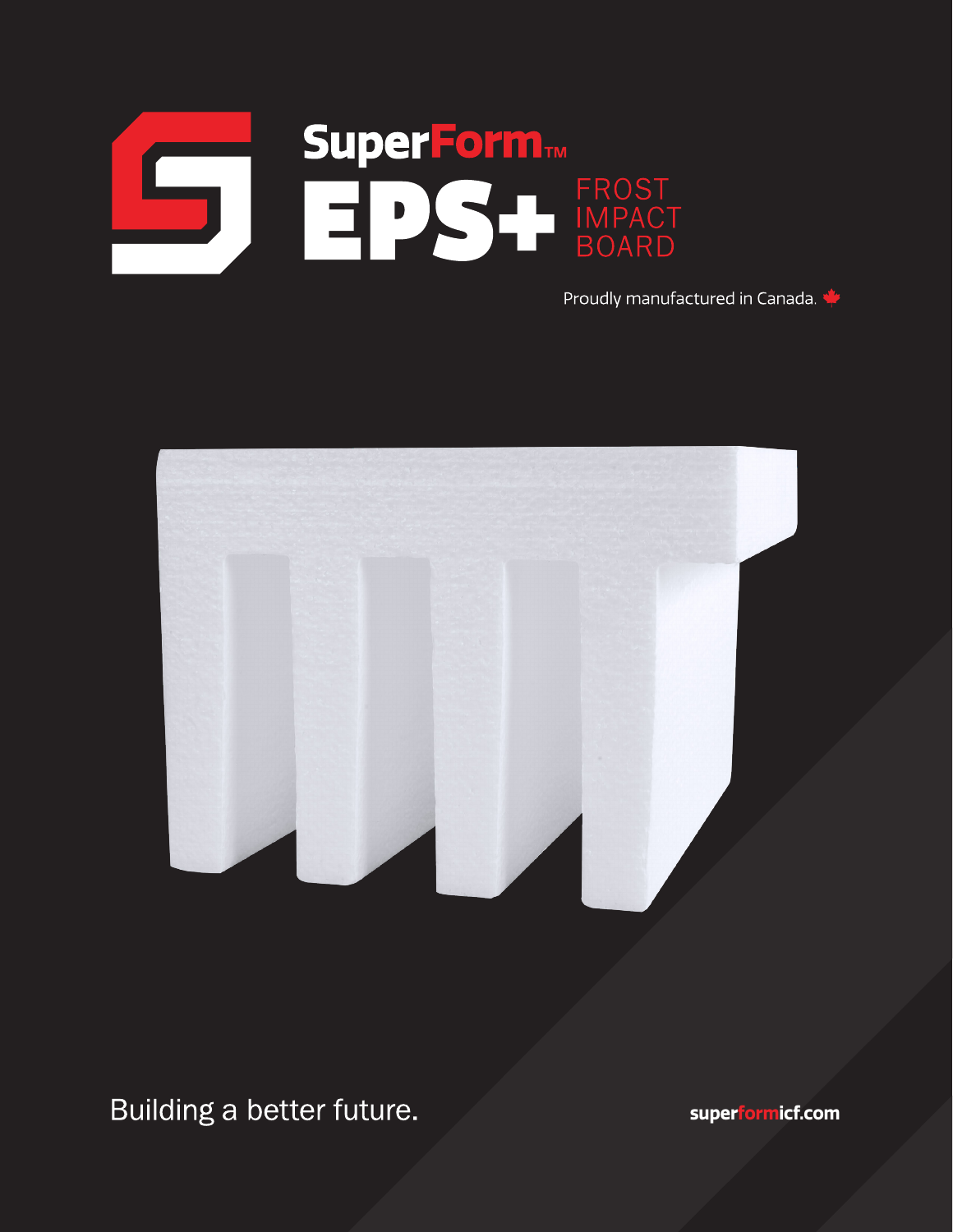#### APPENDIX A - COMPRESSIVE CURVES

Figure 1 - Compressive Stress vs Strain Curves



## **Engineered**

• Tested to perform when ground swell or frost heave is present.

#### **Stable R-Value**

• Provides a stable R-value that does not deteriorate over time.

## **Moisture Resistance**

• Closed cell polystyrene insulation that is proven to resist moisture gain.

#### **Vapor Permeable**

• Allows moisture vapor to effectively move through its structure.

**SuperForm** Frost Impact Board is designed to hold concrete in grade beams or foundations. It is engineered to buckle under pressure from frost heave or ground swell, thus protecting your concrete foundation, slab, or grade beam from concrete fracture or failure. Our taper legs offer less square footage on the ground, giving you enough strength to hold the concrete in place while allowing ground movement below. Our grooved top panel adheres to the concrete better resulting in a tight EPS/concrete connection.

#### **Drying Potential**

• Designed to quickly release moisture and maintain its R-value over time.

### **Low Environmental Impact**



**SuperForm** Frost Impact Board is manufactured from expanded polystyrene (EPS) resin using a pentane blowing agent. This process does not use the hydrofluorocarbons (HFCs). The result is a high grade closed, air-filled cell structure that does not contain HFCs with a very low impact on the environment.

• Does not use or contain ozone-depleting blowing agents such as HFCs.

This efficient solution is designed to protect concrete against frost heave or any ground swell that may stress or damage foundations. Its stable R-value coupled with its low moisture absorption properties while quickly releasing moisture makes Frost Impact Board ideal for below concrete.

# **Born from innovation – driven by technology.**

**SuperForm** Frost Impact Board is an easy to install solution for grade beam void form.

|                 | <b>Compressive Stress</b> |                                 |       |                                            |                                            |         |
|-----------------|---------------------------|---------------------------------|-------|--------------------------------------------|--------------------------------------------|---------|
| <b>Strain %</b> | (kPa)                     | <b>Solid Void Form</b><br>[psi] | (kPa) | <b>Frost Impact Board (4 in.)</b><br>[psi] | <b>Frost Impact Board (6 in.)</b><br>(kPa) | [psi]   |
| $1\%$           | 11.8                      | [1.71]                          | 6.6   | [0.96]                                     | 12.8                                       | [1.85]  |
| 5%              | 59.3                      | [8.60]                          | 36.2  | [5.25]                                     | 37.8                                       | [5.48]  |
| 10%             | 72.0                      | [10.44]                         | 39.3  | [5.70]                                     | 37.7                                       | [5.48]  |
| 15%             | 78.1                      | [11.32]                         | 40.2  | [5.84]                                     | 35.1                                       | [5.08]  |
| 20%             | 83.4                      | [12.10]                         | 41.0  | [5.94]                                     | 22.5                                       | [3.26]  |
| 25%             | 89.1                      | [12.92]                         | 41.5  | [6.01]                                     | 21.2                                       | [3.08]  |
| 30%             | 95.3                      | [13.82]                         | 41.5  | [6.02]                                     | 24.3                                       | [3.52]  |
| 35%             | 102.4                     | [14.85]                         | 35.8  | [5.20]                                     | 29.2                                       | [4.24]  |
| 40%             | 110.5                     | [16.03]                         | 30.1  | [4.37]                                     | 40.5                                       | [5.88]  |
| 45%             | 119.7                     | [17.37]                         | 34.9  | [5.06]                                     | 56.7                                       | [8.22]  |
| 50%             | 130.6                     | [18.94]                         | 46.2  | [6.70]                                     | 74.4                                       | [10.80] |
| 55%             |                           |                                 | 59.8  | [8.68]                                     | 90.1                                       | [13.07] |
| 60%             |                           |                                 | 73.1  | [10.60]                                    | 106.5                                      | [15.44] |